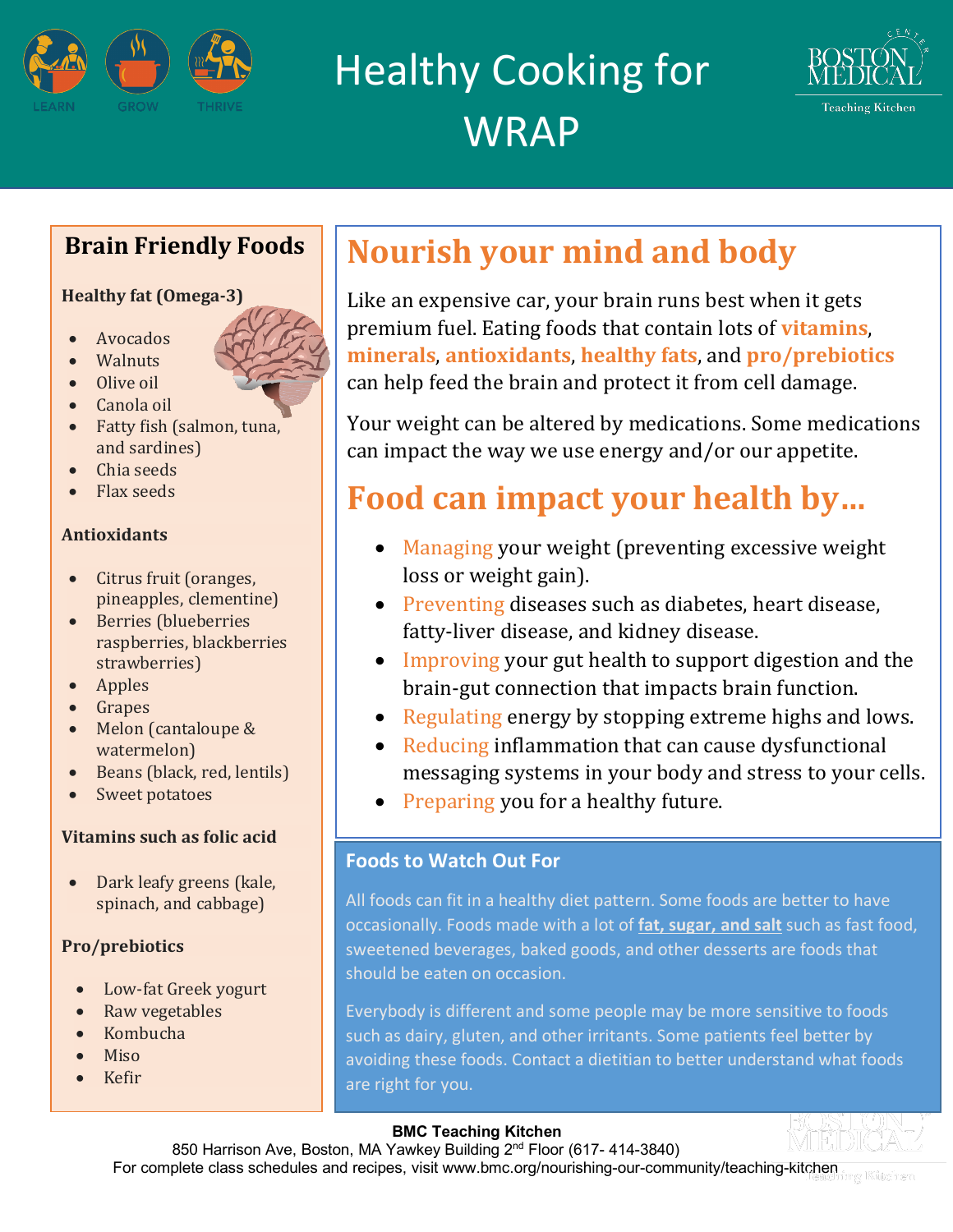

Healthy Cooking for **WRAP** 



#### **Step 1: Balance your plate**

Every meal should include lean protein, non-starchy vegetables, whole grains and/or a fruit. Use your plate to control portions. For more information go to **ChooseMyPlate.gov** 

#### **Grains and Starchy Vegetables (¼ plate)**

Choose whole grains:

Brown rice, quinoa, barley, bulger (blé), farro, maize (corn tortillas), and whole grain bread and pasta

Starchy Vegetables: Sweet potatoes, plantains, beans, peas, oats

#### **Fruit**

#### **(1 small or ½ large)**

Fruit can be added to meals but is not required

#### **Non-starchy Vegetables (½ plate)**

Choose lettuce (salad), carrots, cucumber, broccoli, Brussels sprouts, asparagus, eggplant, zucchini, pepper, onions, garlic, spinach, tomatoes (tomato sauce & salsas)



**Lean Protein (¼ plate)** Choose chicken, turkey, ground turkey/chicken, fish, nuts/nut butter, fat-free/low fat dairy (yogurt, cheese & milk), eggs, lentils, and tofu

**MyPlate Off The Plate!** 

to pasta, pizza, stir-fry, tacos, omelets, stews and soups



#### **Healthy fats**

**Replace saturated fat (found in red meat, butter, and full fat dairy)**

Olive oil, canola oil, fatty fish (salmon, herring, sardines), nuts/nut butters (peanuts, almonds, walnuts, cashews), and seeds (sunflower, chia, flax)





#### **BMC Teaching Kitchen**

850 Harrison Ave, Boston, MA Yawkey Building 2<sup>nd</sup> Floor (617- 414-3840) For complete class schedules and recipes, visit www.bmc.org/nourishing-our-community/teaching-kitchen ng Kitohen